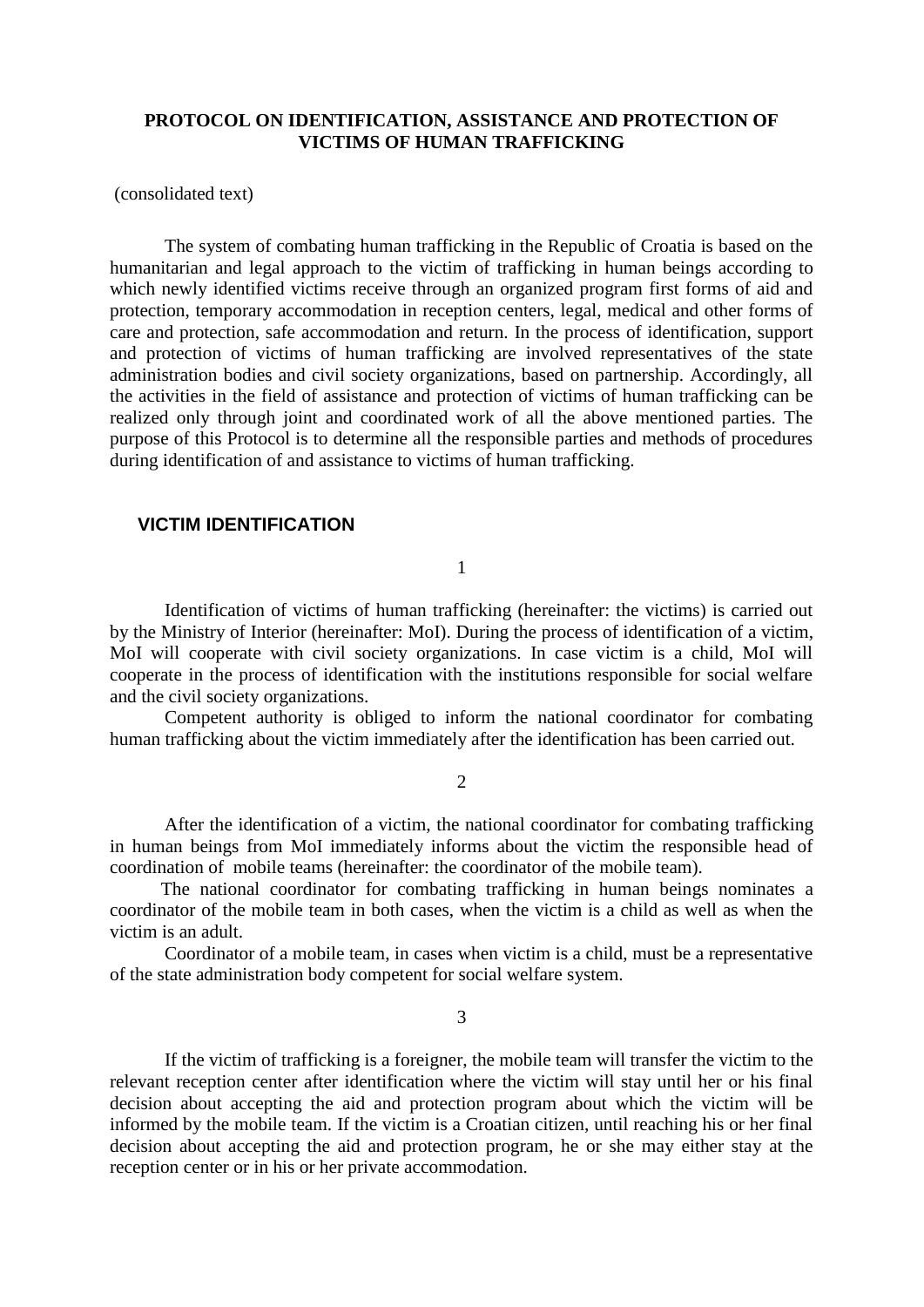**The period within which the victim must decide whether or not he or she will accept the program of aid and protection is 60 days from the day of identification.**

**In case victim is a child, the decision about accepting the aid and protection program is made along with previously expressed opinion of the child, by the child's guardian with consent from the center of social welfare within 90 days from the day of identification.**

The aid and protection program includes medical and psycho-social protection, safe accommodation, translation and interpretation services and legal aid. The procedure of aid and protection requires also expedience and confidentiality in the process

## **MOBILE TEAM**

4

Mobile teams for providing first forms of aid and protection to victims of human trafficking (hereinafter: the mobile teams) consist of persons authorized for providing first forms of aid and protection to newly identified victims.

Members of the mobile team must be available 24 hours.

5

Mobile teams consist of specially trained representatives of the social welfare centers, Croatian Red Cross and civil society organizations which deal with combating human trafficking.

The persons, who are involved in the work of mobile teams, receive an authorization for working in mobile teams after finishing specialized trainings organized by the Office for Human Rights of the Government of the Republic of Croatia, Ministry of Health and Social Welfare and MoI. The authorization for the representatives of social welfare centers who are part of the mobile teams gives the minister competent for social welfare. The authorization for the representatives of the civil society organization and the Croatian Red Cross is issued by the national coordinator for combating trafficking in human beings.

6

There are four mobile teams established in the Republic of Croatia, and those are in the following cities: Zagreb, Rijeka, Split and Osijek.

Local jurisdiction over the team is determined according to the place where the victim was identified.

Mobile team based in Zagreb is in charge for the victims identified in the following counties: City of Zagreb, Zagreb, Krapina-Zagorje, Varaždin, Me imurje, Koprivnica-Križevci, Sisak-Moslavina, Bjelovar-Bilogorje and Karlovac County.

Mobile team based in Rijeka is in charge for the victims identified in the following counties: Primorie-Gorski Kotar, Istria and Lika-Senj County.

Mobile team based in Split is in charge for the victims identified in the following counties: Zadar, Šibenik-Knin, Split-Dalmatia and Dubrovnik-Neretva County.

Mobile team based in Osijek is in charge for the victims identified in the following counties: Osijek-Baranja, Vukovar-Srijem, Požega-Slavonia, Brod-Posavina and Virovitica-Podravina County.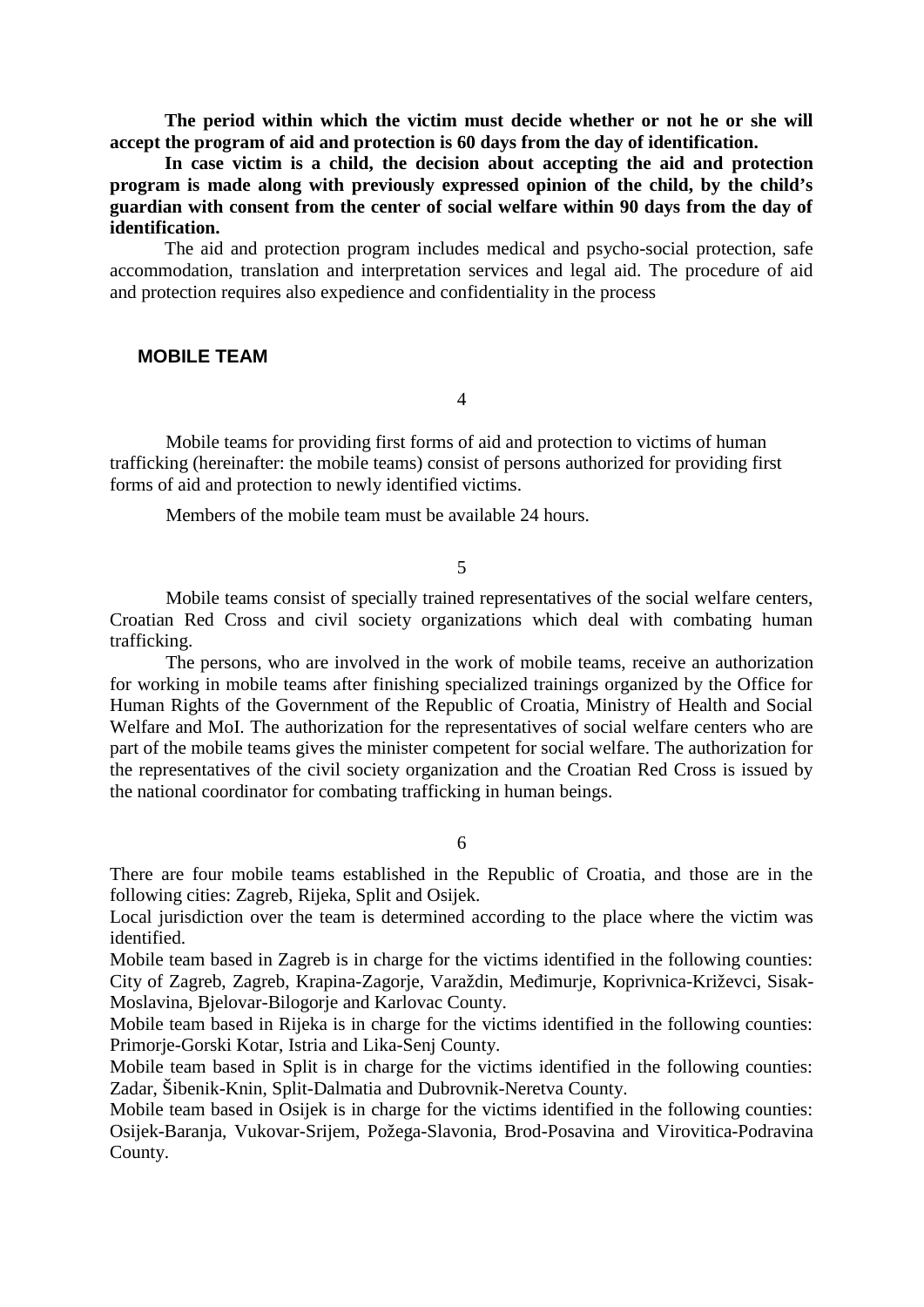Each mobile team consists of four persons: one representative of the center for social welfare, one representative of the Croatian Red Cross and two representatives of the civil society organizations.

When providing first forms of aid and protection to newly identified victims it is required to have an involvement of minimum of two members of a mobile team.

In case victim is a child, a representative of the social welfare center must be present.

8

Obligations of the mobile teams include:

- coming to the place where the victim was identified, providing first forms of aid and protection to newly identified victims of human trafficking;

- initial interview with the victim immediately following the identification as well as informing the victim about the programs of aid and protection;

- transport and accommodation of the victim in temporary reception facilities, offering aid and protection to the victim till the victim is accommodated at a reception center;

- transport of the victim to an official safe house in case victim accepts offered program of aid and protection.

#### 9

MoI is obliged to call the responsible coordinator of the mobile team, immediately after a victim is identified.

Obligations of the coordinator of the mobile team are to:

- inform the members of the locally responsible mobile team pursuant to provisions of Article 6 of this Protocol,

- monitor the work and activity of the mobile team when offering first forms of aid and protection to victims of human trafficking,

- inform MoI about the activities related to providing first forms of aid and protection to the victims of human trafficking.

Immediately upon the call from the coordinator of the mobile team, the mobile team is obliged to initiate the procedure of providing aid and protection in line with the obligations prescribed pursuant to this Protocol.

The coordinator of the mobile team is obliged to submit a report in a written form to the Operative Team of the National Committee about all the activities carried out regarding provision of first forms of aid and protection to the newly identified victims of human trafficking.

#### 10

In case members of the mobile teams use their private vehicles for going to the place where the victim is identified, they have the right to a refund of portage which it is to be paid back by the state administration body competent for social welfare pursuant to the Decision on per diems for official trip and compensation for the beneficiaries who are financed from the state budget.

The members of mobile team will be appointed, pursuant to defined criteria, for a two-year period by the national coordinator for combating trafficking in human beings.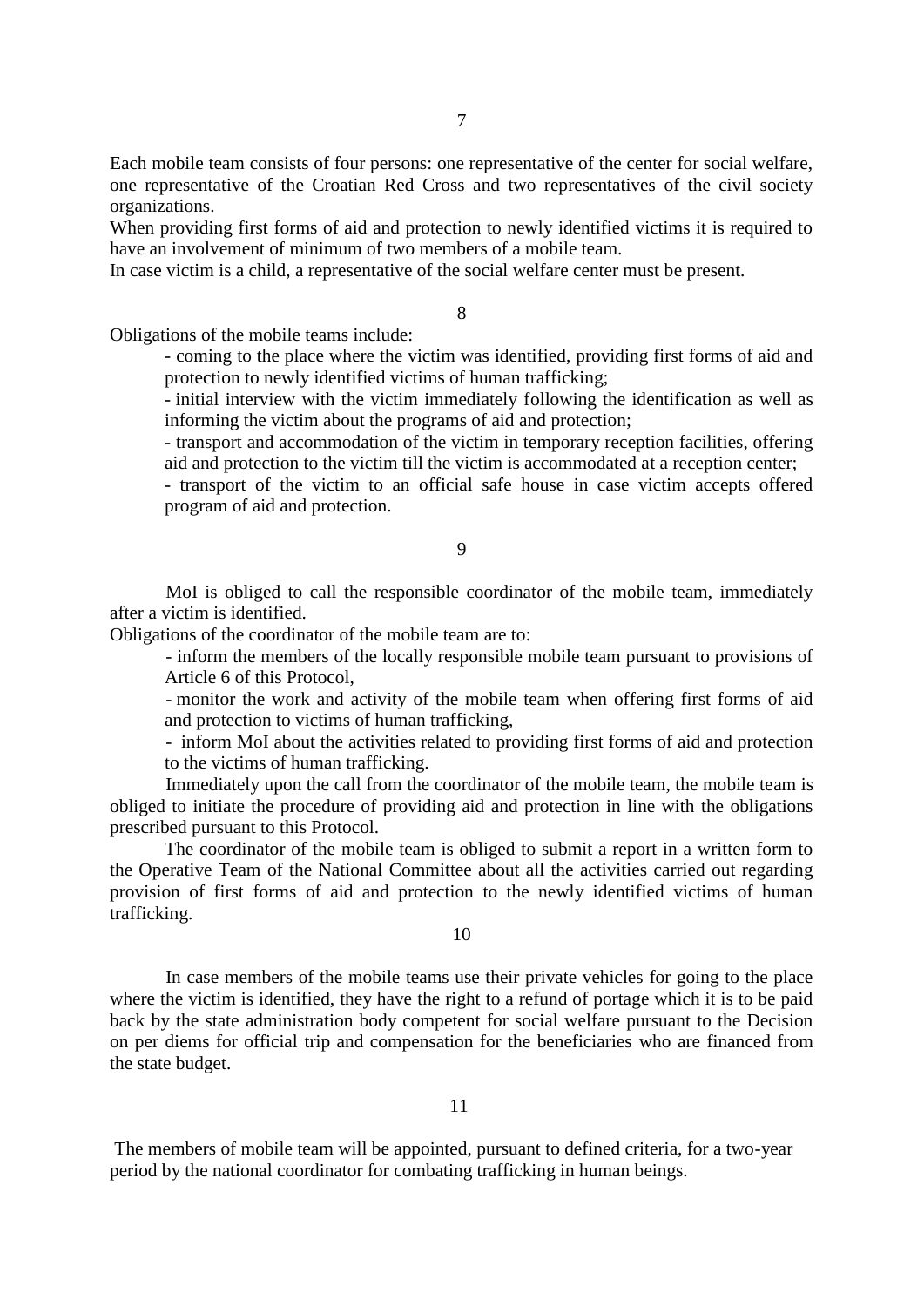Criteria referred to in paragraph 1 of this Item will be determined by the national coordinator for combating trafficking in human beings.

#### 12

The membership in the mobile team ceases due to:

- expiry of the term for which the member was appointed;
- unjustified not answering to calls of the coordinator of the mobile team;
- initiation of a criminal procedure against the member;
- behavior which opposes commonly accepted ethical norms and
- upon one's own request

## **RECEPTION CENTER**

13

Reception center is a form of temporary accommodation for victims in which the psycho-social, medical, legal and all other necessary aid is offered to him or her until his or her final decision about whether he or she accepts the aid and protection program.

Reception center for children is organized as a part of the national shelter for children who are victims of human trafficking. The ministry competent for social welfare issues will secure special accommodation for children under three years.

### **VICTIM'S STATUS**

14

In case victim accepts in writing the offered aid and protection program, he or she is entitled to all rights and obligations arising from the program.

Operative Team of the National Committee for Combating Human Trafficking (hereinafter: the Operative Team) informs MoI about victim's acceptance of the aid and protection program.

In case victim who is a foreign citizen accepts the offered aid and protection program, on the basis of victim's personal request or legal proxy's request, pursuant to the procedure prescribed by MoI, temporary stay permit will be issued to the victim in duration of up to six months with a possibility of extension.

A person shall lose a right to aid and protection if person's statement was based on false facts, if the circumstances on the basis of which person had a right to aid and protection cease to exist, or if a person is behaving against the rules defined in the aid and protection program.

Decision about the termination of right to aid and protection shall be brought by the Operative Team. The Operative Team will inform MoI about the termination of the right to aid and protection.

#### **SAFE ACCOMMODATION**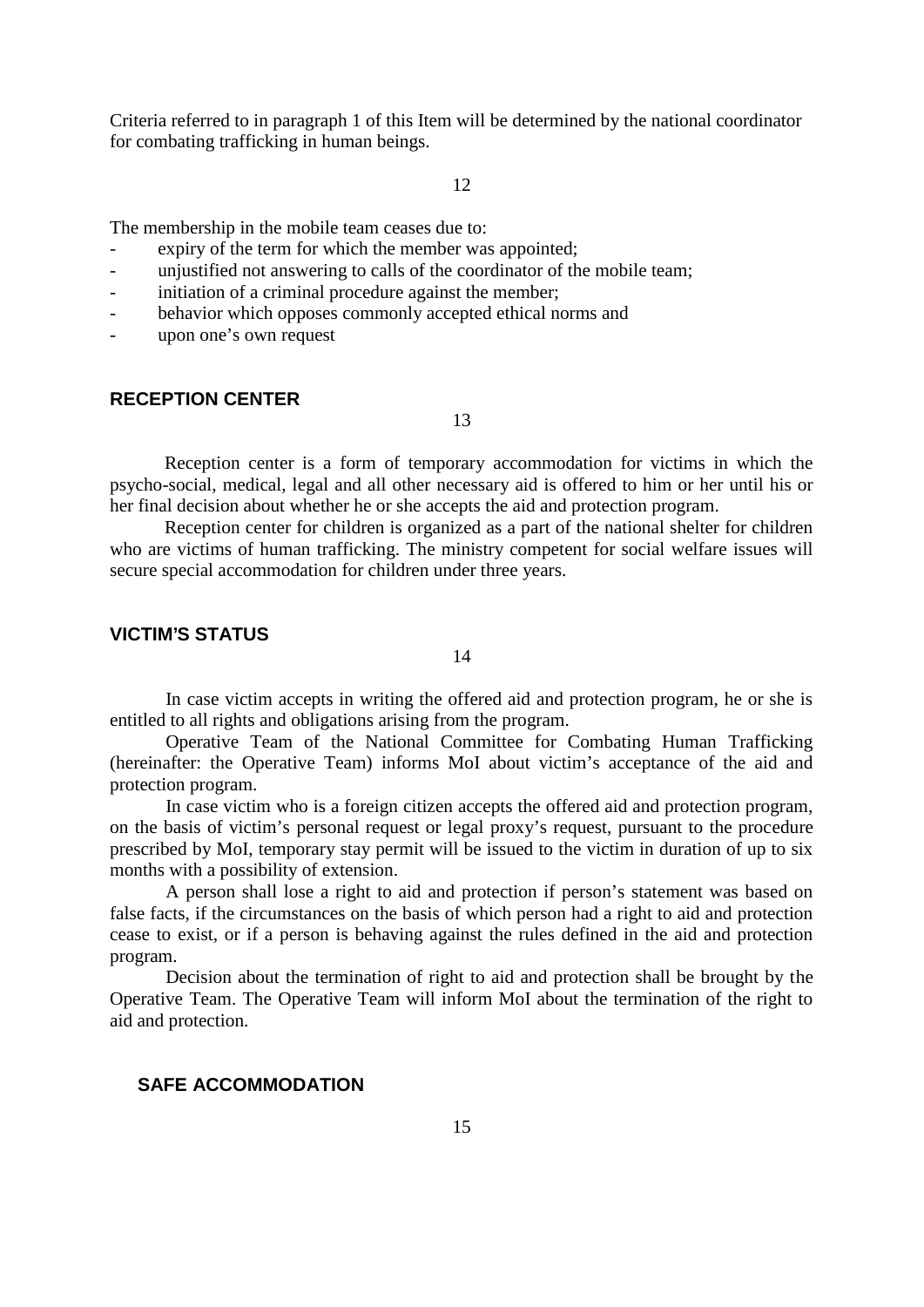A person with a status of a victim has a right to accommodation in a safe house or in alternative accommodation. In case victim is a Croatian citizen he or she can live in private accommodation (family, etc.)

16

Transport of a victim to a safe house or to an alternative accommodation is organized by the civil society organizations involved in the work of mobile teams and by the Croatian Red Cross.

# **VICTIM'S AID AND PROTECTION**

17

**All victims who are in the aid and protection program receive all necessary psycho-social, medical and legal aid based on the previously produced individual aid and protection program. Individual aid and protection program for victims who are Croatian citizens, regardless of their age, is produced by civil society organization authorized by the Operative Team of the National Committee in cooperation with the competent center for social welfare.**

**Individual aid and protection program for foreign citizens, regardless of their age, is produced by the organization which runs the safe house in which the victim lives in cooperation with the competent center for social welfare.**

18

Safe house is a form of safe accommodation in which a victim is accommodated after he or she accepts the aid and protection program until his or her return to the country of return or until his or her re-integration into the society.

Alternative safe accommodation is a form of safe accommodation in which a victim is accommodated or living in case that there are justified reasons due to which a person cannot be accommodated at the safe house and in case that there is no direct physical danger for him or her. Victim will be provided at the alternative safe accommodation with same aid and protection as in the safe house.

19

Victims of human trafficking who stay at the safe house are obliged to respect the house rules of the safe house and cooperate in implementation of his or her individual aid and protection program.

20

For the purpose of safety of persons at the safe house, MoI will provide, when needed, a discrete surveillance of the facility where the safe house or alternative safe accommodation is located.